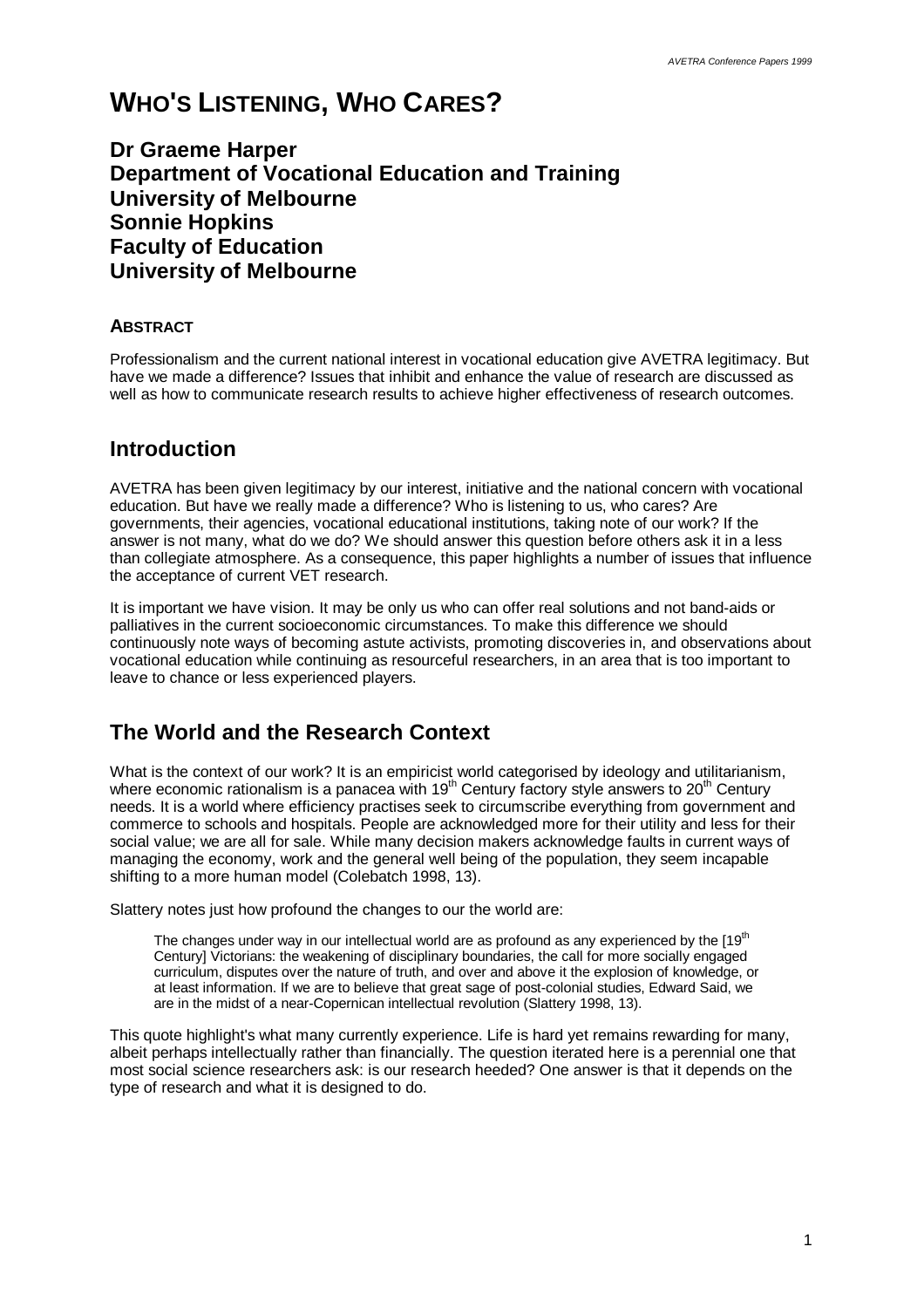### **Modes of Research**

Some research informs while other types intend to initiate change. Vielle in Reimers and McGuinn (1981, 81) described four legitimate research models within the social sciences. The list is by no means complete:

**Academic research**: uses a rigorous testing of a hypothesis based on one or more concepts to find if and how well, some system, model or theory is viable or working. It helps people understand why things are the way they are. This type of research we would expect decision-makers to 'note'-that is, incorporate it into their general conceptualisation of VET.

**Planning research:** is often used by policy makers and attempts to answer questions that seek to find what factors will be likely to produce a desired result. It tries to generate patterns, often using statistics to ascertain the relationship between variables. If policy makers value this sort of research we would expect results to be acted upon or at least a response explaining why no action was taken.

**Instrumental research:** is that which frequently uses trial and error experiments to discover factors that produce a desired result. It asks the question, What if… ? It may involve leaps of faith but it incorporates notions of rigour and control. Here decision-makers and practitioners to demonstrate through practice what they have learnt from our findings.

**Action research:** uses direct interventions in a real life setting to achieve specific changes. It aims at improvement where the objectives are outcomes. It may lack rigour but doing what seems right may be more important than a learned trial, or experimentation with checks on validity. Here we would want to see some follow up or longer-term evaluative work undertaken.

## **The Hazards in Selecting a Research Topic**

Prior methodology selection is the choice of research topic. If we are contracted this will hardly be an issue, though whether we want the contract is affected by our interests and capabilities. But in independent research who chooses the topic? Are we researching in the right areas, or are we being led by our interests, fashion, or serendipity and not the needs of our audience? In a recent paper reviewing Anderson (1997) on training markets Robinson (1998) wrote:

… there has been a lot of commentary on the issue of training markets, very often motivated by the particular philosophical stance of the authors (or, more correctly commentators). What is missing is a body of dispassionate and analytical research into actual effects of training markets in Australia (Robinson 1998, 8).

#### and

An example of the 'missing' factor in research is a general absence of data, both qualitative and statistical, on the implications for public and private provider balance (Robinson 1998, 10).

Robinson (1998, 13) additionally notes some specific research gaps by quoting Kearn (1997). These included research on flexible delivery including its practice and barriers to its practice, as well as adult learning principles, economic and social principles for lifelong learning, delivery modes and/or the implications for training outcomes. Robinson also cites Docking (1997) on the low level of hard research in the area of competency-based assessments, for example, there is almost no data on the quantity, scope, and quality of training received by those undertaking competency-based assessments. Also noted was a need for research on the relationship of individual learning style to assessment.

The field of quality was an additional area noted by Robinson who commented:

… there is a need to evaluate the range of [quality assurance] approaches being adopted within the [VET] sector before any one approach can be recommended (Robinson 1998, 15).

Should researchers be totally led by those funding VET research, no matter how well formed their vision, as noted by Anderson and Biddle (1991, 5)? The answer is no. There must always be room for independent research, those willing to follow a hunch or act on inspiration flashes on what might be a useful field of investigation. This can lead to innovation; it can also lead to professional obscurity.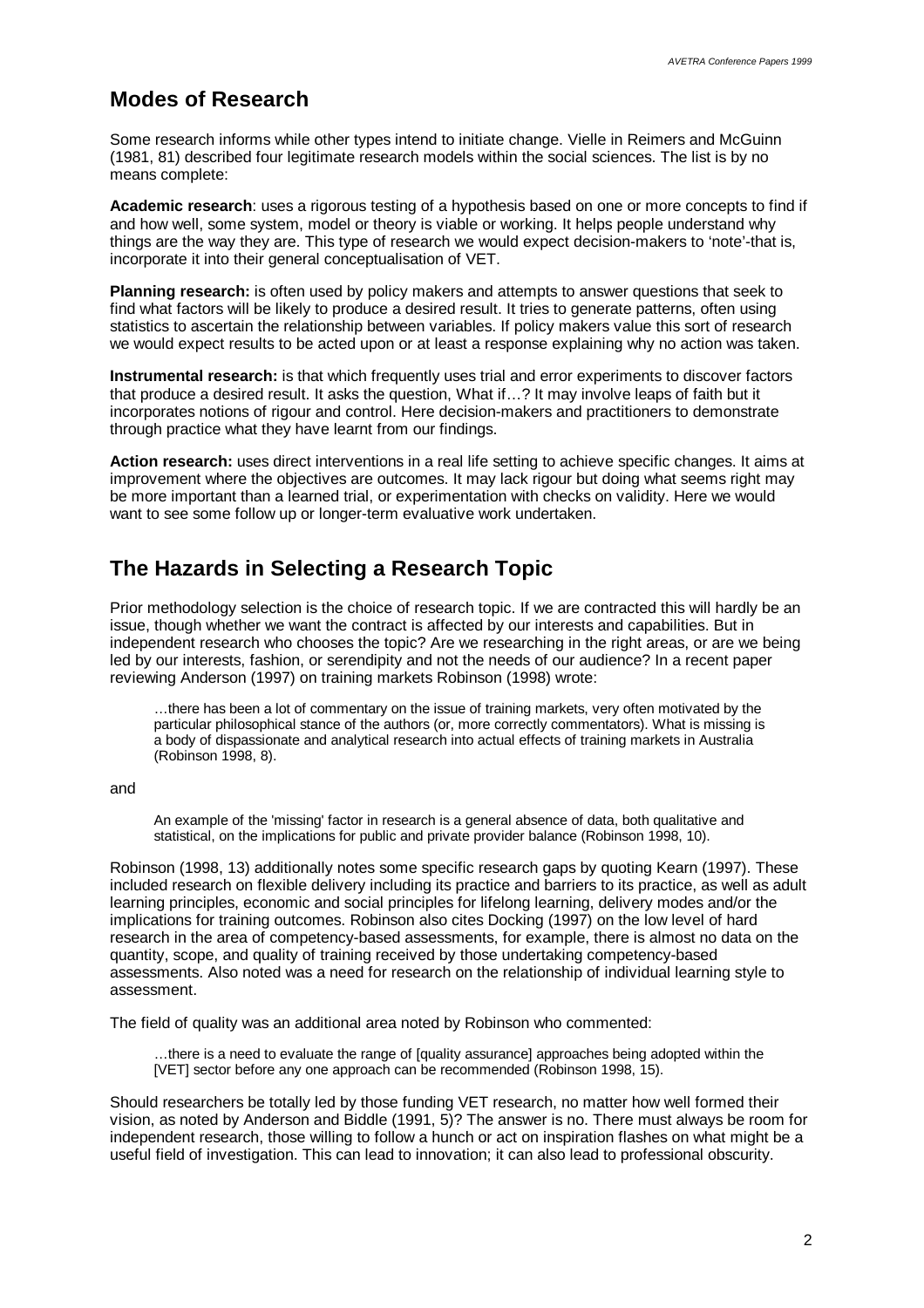### **Credibility of the Researcher and the Nature of the Audience**

An impediment to having research noted, and perhaps seeing it acted on is that teaching is generally considered a low status profession. This in turn affects the credibility of VET research done by educators with an education focus in favour of that which has an economic, management or business orientation. As a result, research can become highly politicised where often-traditional researchers in the field are perceived as slow to respond, and therefore out of touch, to the needs of implementers. Decision-makers do understand relative demands but they too are under pressure meeting tight government time lines and budgets. This means that decisions are based on general impressions of what is needed, perhaps assisted by an inquiry or two, or reports, and not on valid research findings. This can be seen in the world of VET over the last ten years in Britain as well as Australia where major changes have been introduced based largely on ideology, the perceptions of industry and the new bureaucracy, but not through the influence of thoughtful work by education researchers.

There appears to be also a subtext that controllers of the national VET system want only the good news and are highly defensive of any criticism or critique. There seems to be an atmosphere that there is more interest in visions of the system than its perfection in an applied work/industry context, and that truth may be expensive, troublesome or an irrelevance. As Barnsley wrote in 1998:

The attention of the individual is caught and held by many contradictory "Truths", via advertising, the press, television, the Internet etc., concerning religion, art, medical health, products and politics; the individual literally does not know what to believe, and may internally reconcile the contradictory "Facts" by no longer accepting universal truth, and instead accepting their own "Opinion" as fact. Examples are provided by the fierce debates over abortion, evolution vs creation theories, global warming, and the so-called science debate between the social constructivists and scientists... (Barnsley 1998, 2).

In such circumstances researchers have to decide what is truth, then display it as findings to groups who, if they don't like the proffered version of facts will find others more suited to their political, economic and social vision. This leads to another outcome of economic rationalism where applied research is favoured at the expense of the implicit value of basic inquiry. Cartwright, in Anderson and Biddle (1991), suggests that this activity is misplaced and in a social science context, if research funds were reapplied to fundamental research as distinct from applied research:

… there is no reason to conclude from past experience that methodological improvements would be retarded (Cartwright in Anderson and Biddle 1991, 24)

Another aspect of research is the assumption researchers make about how an audience will use their work. It might be quite different from the researcher's intention:

Evidence suggests that government officials use research less to arrive at solutions than to orientate themselves to problems. They use research to help them think about issues and define the problematics of a situation, to gain new ideas and new perspectives for future policy actions (McCormick Adams, Smelser and Treiman 1991, 32).

It is this process of 'seepage' that can change the whole government social agenda over time.

### **The Nature of Organisations**

The platform of our work is the organisation. Organisations are not to be taken at face value, as they are complex human arrangements. One way to understand them so a researcher can deal them with better is to consider them as a form of theatre where research aids the performance. Bolman and Deal (1998) assert that theatre in organisations is an essential state and is a mask for real activities, as they often do not do the work they are supposed to and may be quite dysfunctional:

The idea that there can be activities without results casts doubt on a substantial proportion of human endeavour. At first glance such a heresy might seem wholly negative…

Organisational structures, activities, and events are more than simply instrumental. They are part of the organisational theatre, an ongoing expressive drama that entertains, creates meaning, and portrays the organisation to itself.

Internal theatre also plays to an audience outside the organisation. It signals to the outside world that all is well (Bolman and Deal 1998, 94).

This description presents no problem for research as it fills a confirmatory role in many cases.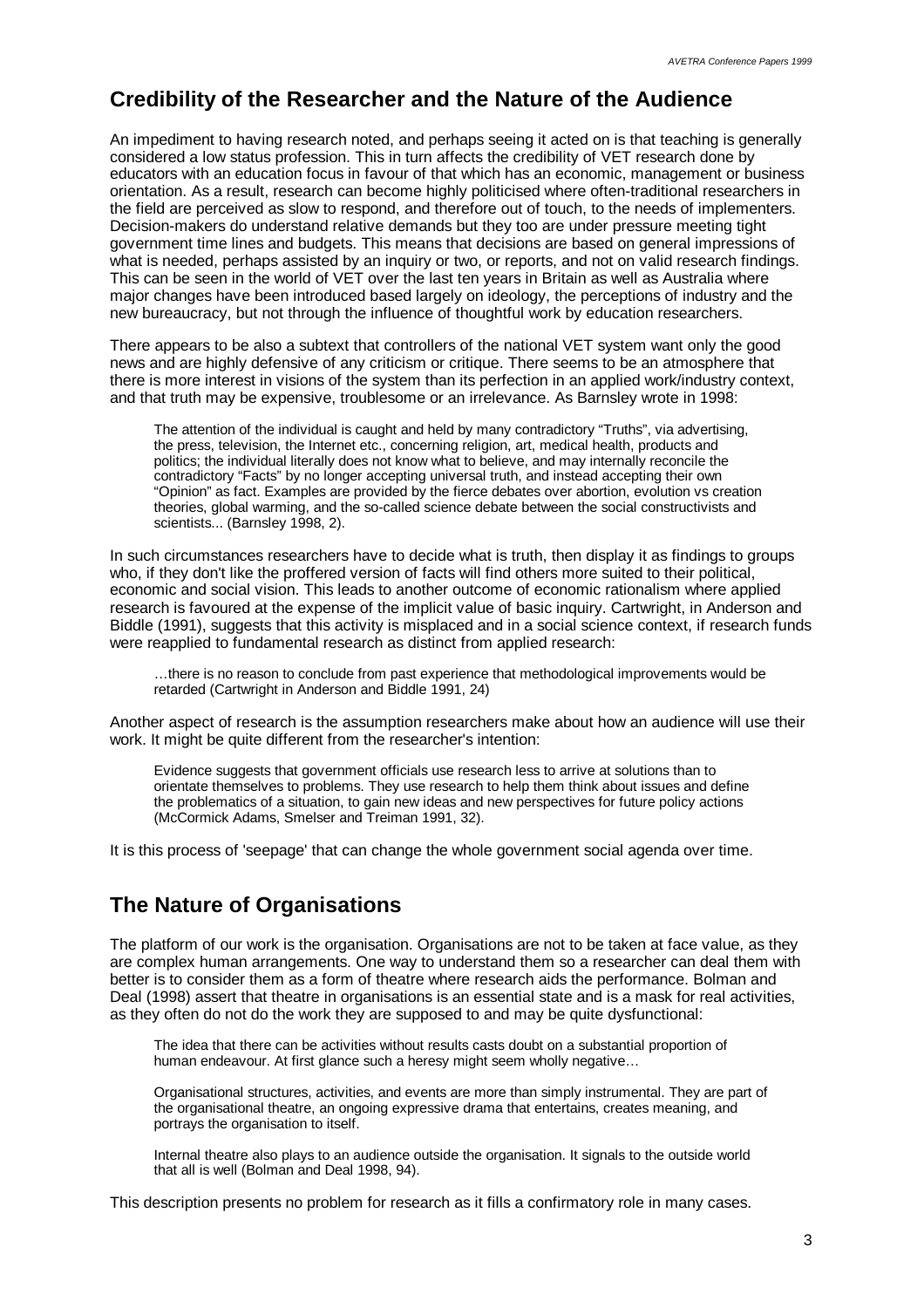Organisations need to undertake evaluations if they are to be viewed as responsible, serious, and well managed, even though the results of evaluations are rarely used for decision making. Evaluations are used for other purposes. Evaluation data can be used as a weapon in political battles or as justification for decisions that would have been made in any event. Evaluation fosters belief, confidence, and support from external constituencies and benefactors (Bolman and Deal 1994, 102).

This statement would be as justified if the words evaluation and evaluator were replaced with research and researcher.

Does this point of view incapacitate researchers? No; there should be honesty with balance as to how an organisation might use research. This should not threaten researcher integrity. It does mean the researcher should constantly listen to the research host and be prepared to use diplomacy but never compromise.

The evaluation process often takes the form of high drama. Prestigious evaluators are hired, and the process receives considerable publicity…

New roles [the theatre metaphor again] are enacted: evaluators ask penetrating questions, and respondents give answers that portray the world as it is supposed to be…

Occasionally, an evaluator blows the whistle by producing a highly critical report [an absence of diplomacy?]. The drama then becomes a tragedy that is often injurious to both parties. (Bolman and Deal 1994, 102).

Here is a guide to research if it is to be effective, whether by supplying a particular answer or by adding to the pool of knowledge. It should be a non-direct assault for in research we are telling a story, not real life. It may contain some truths that implicitly suggest a plan for action, but it is rarely the truth. This view is supported by Davis and Maxcey (1998) who wrote in their definition of Postmodernism (Post-modernism being modernity without the illusions).

...research methods were fraught with emotion, intuition, imagination and qualitative judgement (Davis and Maxcey 1998, 2).

Another perhaps more conventional way of looking at organisations is to think of them as systems.

One of the common characteristics about organisations is they are open social systems that have a requirement for two things according to Daft and Weick (1994, 71-89). The first is to obtain information; the second is how to interpret it. The way an organisation gathers and processes information is in three stages, first by scanning (data collection), then by interpretation (data is given meaning) and finally by learning (demonstrated by taking action). Research can often fill gaps in stages one and two. How information is collected depends on the type of organisation. Daft and Weick describe four of these: enacting, discovering, conditioned viewing and undirected viewing. Each will handle data from sources such as research, in different ways. One characteristic common to each model is the belief their operational environment is unanalysable- an enigma.

**Enacting style organisations** have an active interventionist approach to their environment trying to construct it to suit themselves. They do this by experimenting, testing and ignoring what has gone before. They try and develop new products and create a market for them. In the current context it could be that ANTA falls into this category with New Apprenticeships and Training Packages being the innovative products.

**Discovering style organisations** are also intruders into their environment. They survive by detecting solutions through research or other probes sent into the environment. A research-focussed university is an example of this style organisation. It works at the frontiers of many knowledge fields searching for answers. The style of research it prefers is highly valid, ethically correct, logical and conservative.

**Conditioned viewing organisations** prefer standardised data collection from traditional sources. They make the assumption, sometimes to their cost, that the environment is benevolent. This style of organisation often takes the form of large industry or industry bodies. Research may be logical, outwardly useful but not valid in the classic sense.

**Undirected viewing organisations** try not to be intrusive in data gathering tending to rely on informal and personal networks. Examples of this organisation are those found in medium to small industry. Research often takes the form of expert committees of inquiry with government, industry or even selfappointed members, for example ITABs, formulating likely solutions to problems. Research often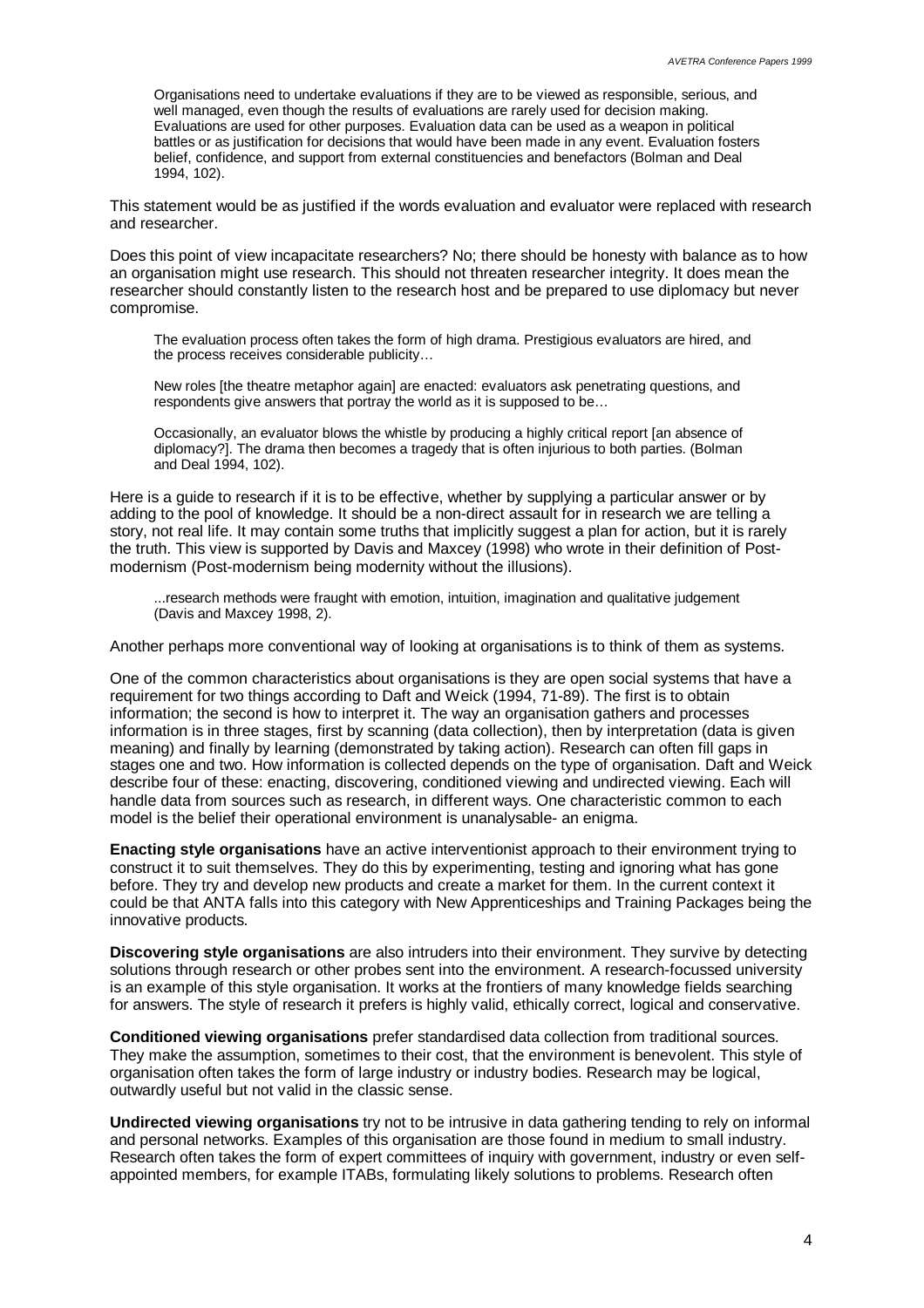depends on existing statistics and knowledge, experience, networks and folklore, where any academic inputs may be discounted or considered irrelevant.

Matching the mode of research to the organisational type is prudent. For example, enacting and discovering style organisations might be expected to prefer academic, planning and instrumental forms of research. On the other hand conditioned and undirected viewing organisations may be more sympathetic to instrumental and action forms of inquiry.

#### **Communicating the Results**

In communicating results the prime vehicle is still the written word. Some types of writing do not help the VET debate while others do. Here is an example of each, the first is on the topic of regional VET, it has a style of comment typical of some of semi-official government journalese:

The project *(title deleted)* examines whether models of vocational provision constructed to service one sector, as opposed to mutualities of sectors, may mitigate against attempts by nonmetropolitan Australian communities to reposition themselves economically and socially in a globalised economy. If so, a more inclusive definition of vocational education and training may more accurately describe the true value of such activity and its benefits to communities in their quest for economic and social sustainability (ANTA 1998, 22)

This example allows the power of the message to be lost in complex words. In its defence, writing such as this often is not plain because it has to satisfy a number of purposes, but nonetheless a simple message has been made obscure. This is not rare nor is it confined to official publications. It might have been better if simpler expression was used allowing the reader the opportunity to create multi-word synergies of precise and elegant meaning such as that suggested by this quote:

In its report on the VET system in Finland, the Organisation for Economic Cooperation and Development (OECD 1995) identifies several advantages of moving towards a national higher education model which incorporates separate systems of university and non-university institutions offering academic and vocational education respectively. In particular, it highlights the increased diversity, flexibility and responsiveness to changing industry and community needs that a dual system potentially offers. Conversely, equally strong arguments could be mounted on social grounds for developing an integrated system of higher education in which the distinction between academic and vocational education is blurred (Anderson 1998, 29).

In this instance synergies are developed by simple ideas, clearly stated, that are likely to promote discussion and address questions such as: What would such a VET system look like in Australia? Is such a model better than the current one? The debate might be interesting, intense and productive, something not possible in response to the first quote on account of its vagueness.

On writing and style Strunk is quoted in Strunk and White (1979):

Vigorous writing is concise. A sentence should contain no unnecessary words, a paragraph no unnecessary sentences, for the same reason that a drawing should have no unnecessary lines and a machine no unnecessary parts. This requires not that the writer make all his [or her] sentences short, or that he [or she] avoid all detail and treat his subjects only in outline, but that every word tell (Strunk and White 1979, xv).

Finally, at the end of the research comes the report, the aggregation of results. Never forget its importance and purpose. Final reports are not only for reading, part of their function is to justify the expense of the research, providing physical evidence of a completed task. Sometimes their sheer bulk is enough to impress, serving a political purpose quite separate from research goals. It is also evidence of a researcher's ability. However, final reports may not produce the outcome imagined by the researcher. On the other hand, short interim reports are better for disseminating findings, and a one or two page information memo dropped on the right desk can enhance a researcher's reputation and project outcomes immeasurably. Stopping by an office of the host with some hot, not yet printed, information has the same function. Giving out information at mandatory reporting dates is often no more than ritual. The overriding rule in reporting is to give people tools not tomes.

### **Conclusion**

Who's listening? Who cares? Who knows? But if VET practitioners and researchers do not learn to use the right strategies, politics and languages the answer will be no one of significance.

### **References**